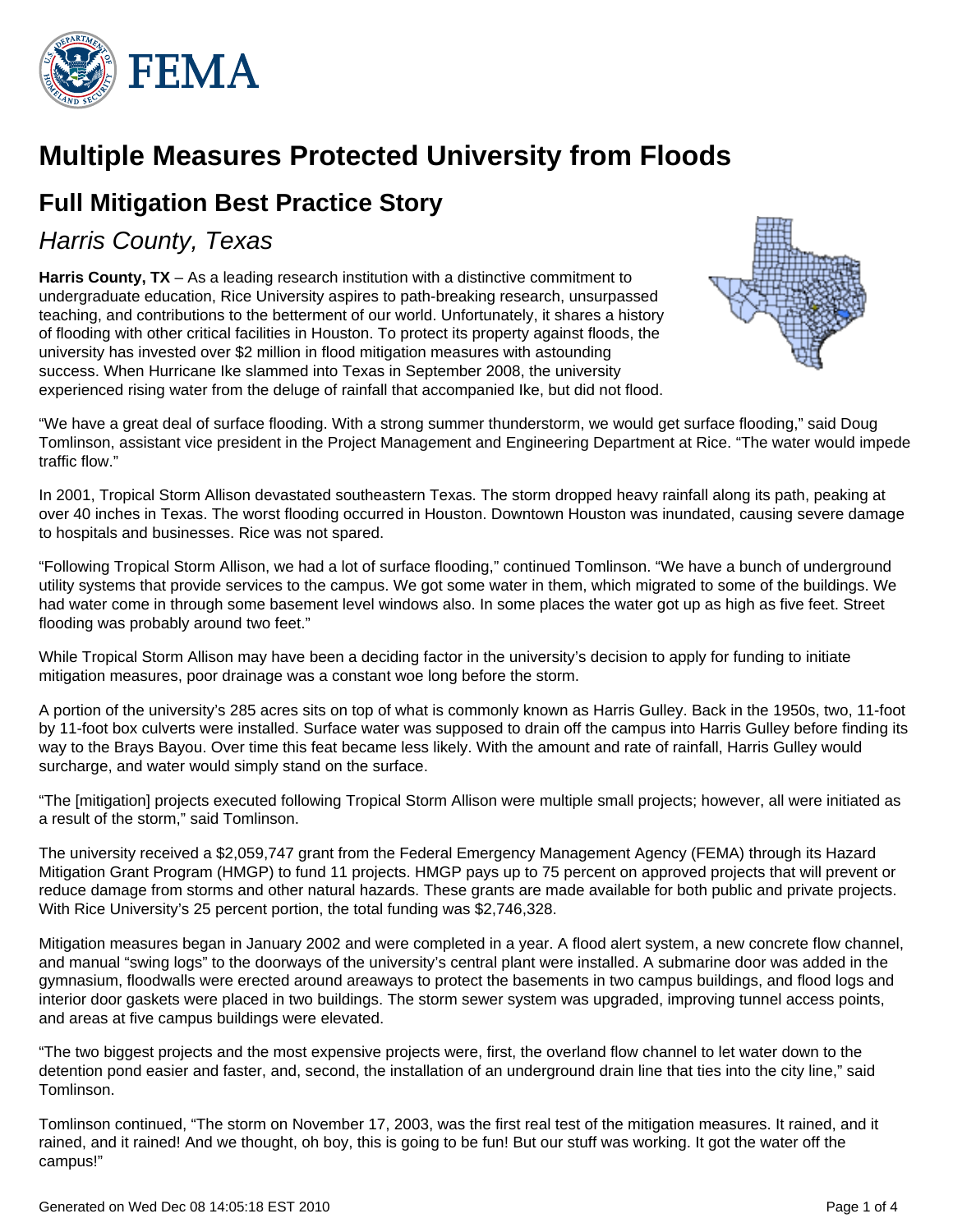The flood mitigation projects on Rice University's campus are tested every time there is a heavy rain; however, not every rain storm poses a threat.

"Following Hurricane Ike, we spent a lot of time getting [downed] trees out of the roadway because flooding wasn't a problem," said Tomlinson.

"Rice Boulevard floods big time. When it floods, we get the water. Everywhere that we have an entrance, the water enters. That's because the ground slopes," said Tomlinson. "The FEMA money helped us tremendously to get our drainage up to date, and it works like it is designed to do. This campus drains a lot better than it did in the past."

| <b>Key Activity/Project Information</b> |                                                                    |
|-----------------------------------------|--------------------------------------------------------------------|
|                                         | Sector: Public                                                     |
| Hazard Type: Flooding                   |                                                                    |
| Activity/Project Type: Flood Control    |                                                                    |
|                                         | Structure Type: Masonry, Reinforced                                |
| Activity/Project Start Date: 02/2002    |                                                                    |
| Activity/Project End Date: 11/2003      |                                                                    |
|                                         | Funding Source: Hazard Mitigation Grant Program (HMGP)             |
| Funding Recipient: Academic             |                                                                    |
|                                         | Application/Project Number: 0095,0098,0099, 0104, 0105, 0106, 0107 |

| <b>Activity/Project Economic Analysis</b> |                               |  |  |
|-------------------------------------------|-------------------------------|--|--|
|                                           | Cost: \$2,059,747.00 (Actual) |  |  |
| Non FEMA Cost: 686581                     |                               |  |  |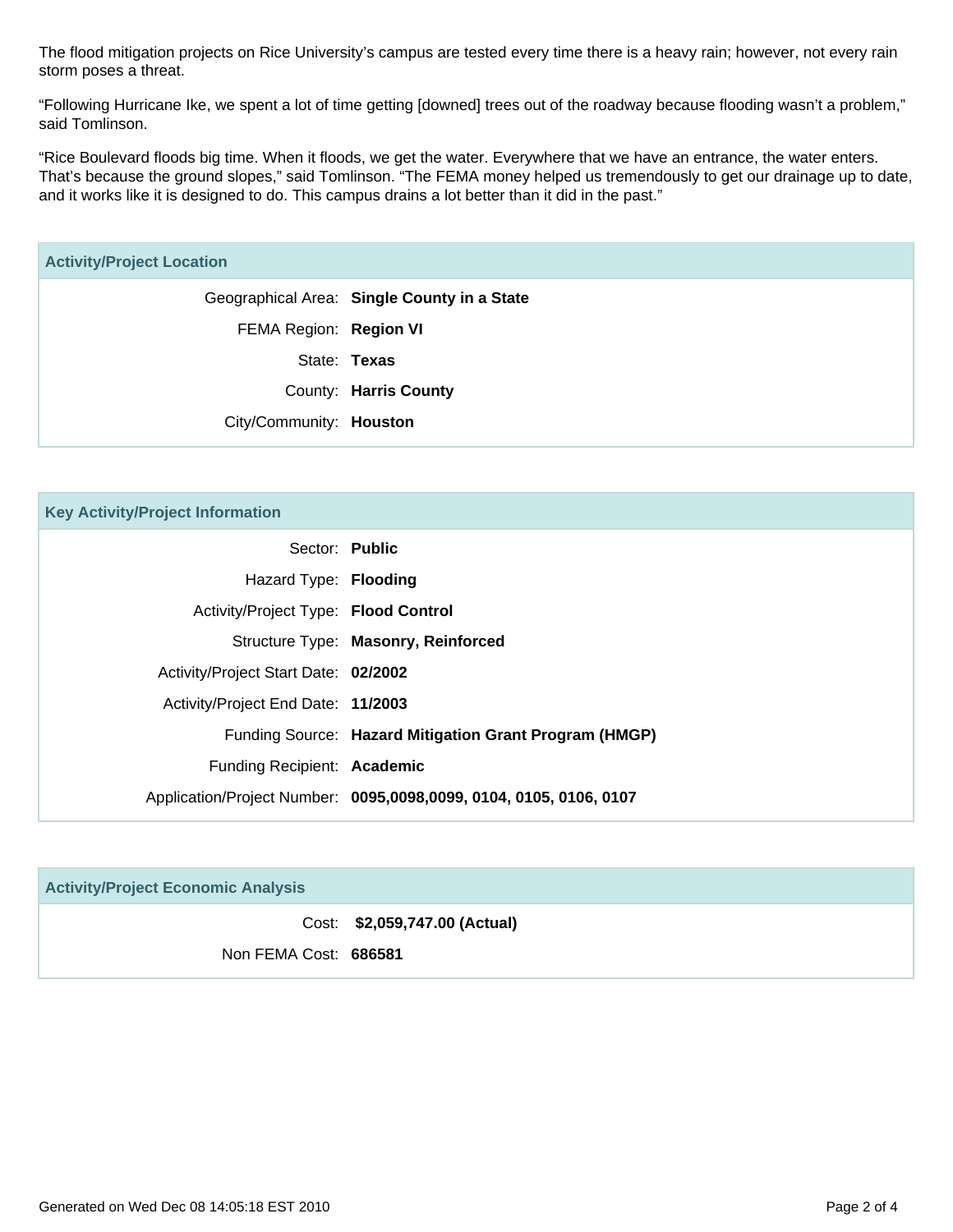| <b>Activity/Project Disaster Information</b>      |  |
|---------------------------------------------------|--|
| Mitigation Resulted From Federal<br>Disaster? Yes |  |
| Federal Disaster #: 1379, 06/09/2001              |  |
| Federal Disaster Year: 2001                       |  |
| Value Tested By Disaster? Yes                     |  |
| Tested By Federal Disaster #: 1791, 09/13/2008    |  |
| Repetitive Loss Property? No                      |  |

#### **Reference URLs**

No URLs were submitted

#### **Main Points**

No Main Points were entered.



Flooding at Gate 16 at Rice university following Tropical Storm Allison



Overland water flows to a 1arge detention pond